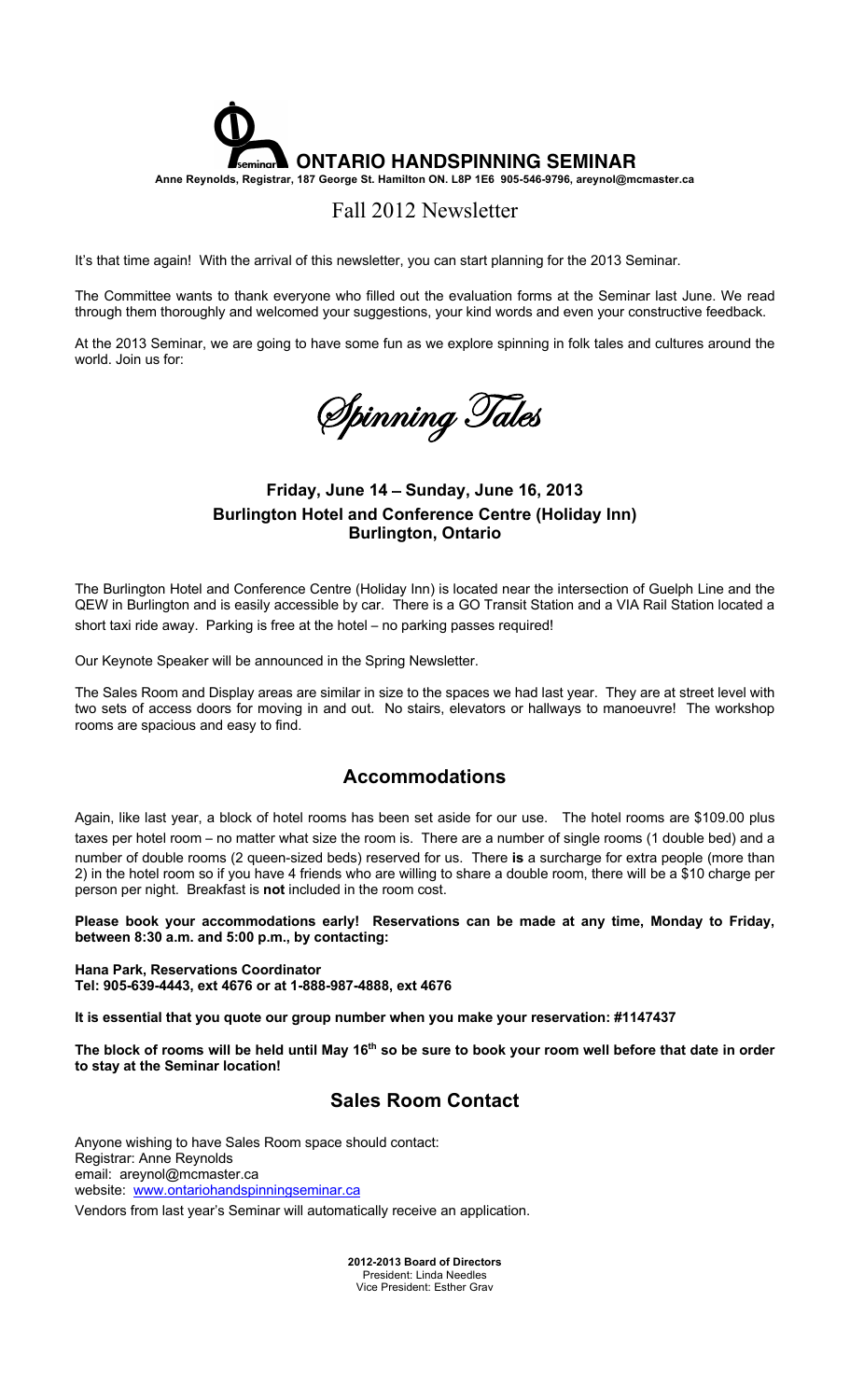#### Secretary: Dianne Lamb Treasurer: Brenda Pedden Boyce Members at Large: Elizabeth McConaghy, Colleen Thomson, Elona McCubbin, Susan Alain **2012-13 Committee** Chair: Beth Showalter Board Representative: Linda Needles Registrar: Anne Reynolds Secretary: Catherine Forbes Workshop Convenors: Hanna Fulton, Louise Fulton, Kit Fisher Salesroom Convenors: Edy Marlatt, Fatima Dias Display Convenors and Competitions: Danny Ouellette, Ina Muller Fashion Show Convenor: Kitt Fisher, Kim Cuddington Facility and Financials: Barbara Aikman

# **2012 Competition and Award Winners**

| Special Project 100% Silk Award: Wearable,<br>Advanced | <sup>1st</sup> Hazel Alexander, Handwoven Silk Scarf<br>2 <sup>nd</sup> Hanna Fulton, Lace Silk Shawl<br>3 <sup>rd</sup> Beth Showalter, 2 Necklaces                                                      |
|--------------------------------------------------------|-----------------------------------------------------------------------------------------------------------------------------------------------------------------------------------------------------------|
| Special Project Award, Open: Wearable, Advanced        | 1 <sup>st</sup> Danny Ouellette, Grey Cowl<br>2 <sup>nd</sup> Hanna Fulton, Yellow Shawl<br>2 <sup>nd</sup> Jessie McGregor, Blue-Purple Shawl<br>3 <sup>rd</sup> Rhonda Gerrits, Grey and White Cardigan |
| Special Project Award, Open, Non-Wearable,<br>Advanced | 1 <sup>st</sup> Beth Showalter, Hollyhocks Hooked Wall Hanging<br>2 <sup>nd</sup> Pat Jarvis, Tea Cosy                                                                                                    |
| Skein Competition: Simple 2-Ply, Advanced              | l <sup>1st</sup> Pat Jarvis<br>2 <sup>nd</sup> Hanna Fulton<br>3 <sup>rd</sup> Rhonda Gerrits                                                                                                             |
| Skein Competition: 3 or More Ply, Advanced             | l1 <sup>st</sup> Beth Showalter<br>2 <sup>nd</sup> Rhonda Gerrits<br>3 <sup>rd</sup> Elaine Horemans                                                                                                      |
| Skein Competition: Novelty, Advanced                   | 1 <sup>st</sup> Beth Showalter<br>2 <sup>nd</sup> Rhonda Gerrits                                                                                                                                          |

# **Award Winners**

**Founders Award: Hazel Alexander, Handwoven Silk Scarf** This award honours the founders of the Ontario Handspinning Seminar: Edna Blackburn, Ted Carson and Dorothy Kirk. The award of \$100 is presented to the person with the best article on display, made of 100% handspun yarn. It is judged by the Seminar attendees, who cast ballots for their favourite.

**Barb Patterson Award: not presented.** This award of \$25 honours Barb Patterson, one of the founding members of The Grand River Spinners and Weavers Guild. It is presented for the "Best Skein by a Novice Spinner".

# **Ontario Handweavers and Spinners Award: Hazel Alexander, Handwoven Silk Scarf**

This award of \$100 is presented by the Ontario Handweavers and Spinners. The award is given in recognition of the article on display that demonstrates "the best use of handspun yarn in a handwoven article". Judges are provided by the Ontario Handweavers and Spinners.

**Handweavers**' **Guild of America Award: Beth Showalter,** This award of a gift certificate and handwoven ribbon

is presented by the Handweavers' Guild of America in recognition of "a work of handweaving, spinning, dyeing or basket-making which embodies a unique interpretation, demonstrates a fresh, individual approach and expresses personal creativity", as judged by an appointee of the Ontario Handspinning Seminar Board of Directors.

**WOW!! Award: Jean Kazmierczack, Entrelac Lace Wild Silk Scarf** This award is judged by the Ontario Handspinning Seminar Display Coordinators. It is in recognition of an article that inspires the viewer to say "WOW"!! **All articles submitted for display are eligible.**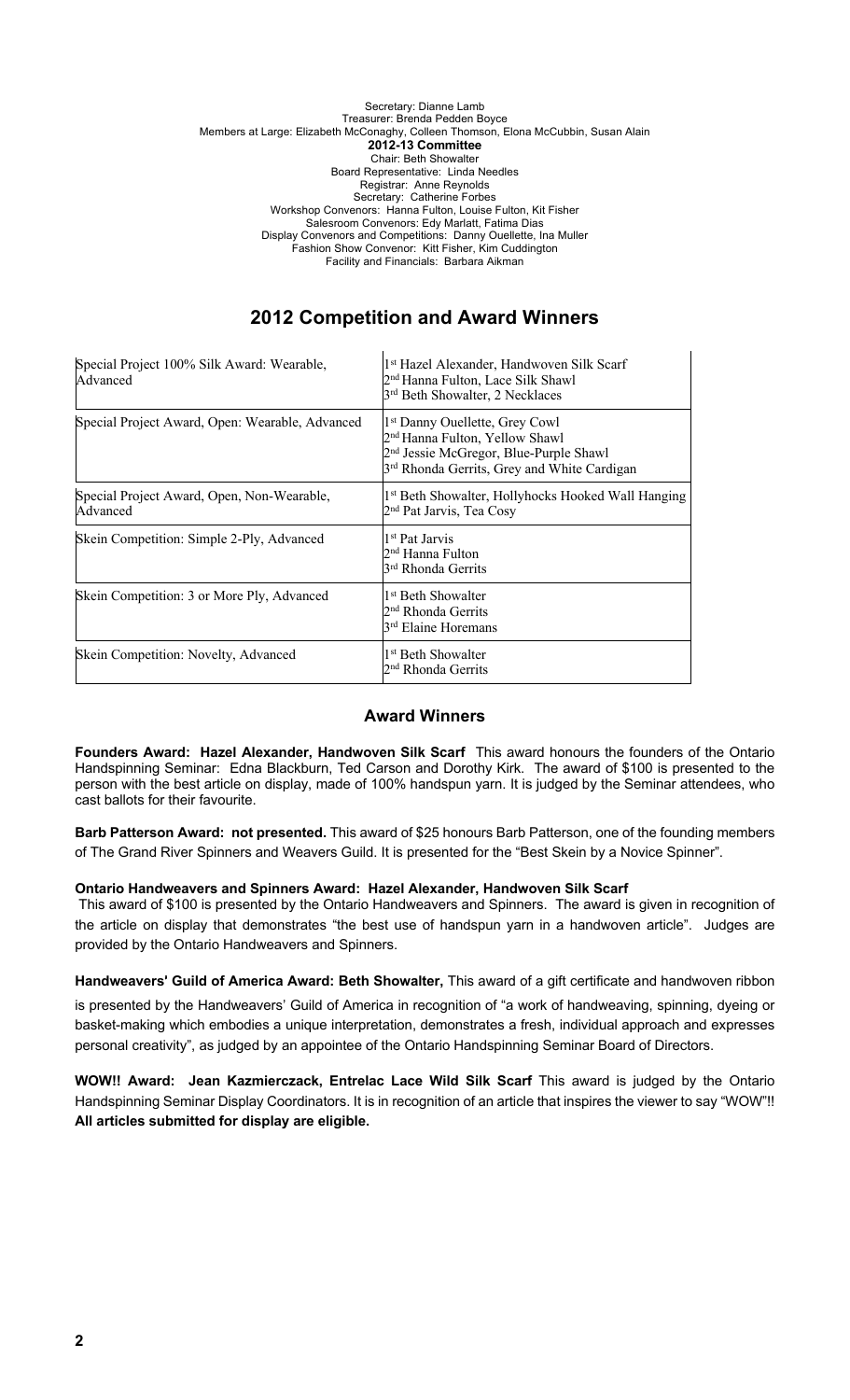# **2013 Competition and Award Categories**

In an effort to encourage more entries, we have rewritten the criteria for some of the categories, hoping to persuade you to enter your projects. If you find it confusing to complete some of the forms, please ask for help. If you don't want to be judged on your project,

then enter the "Just for Fun" category. You may not think that you

are good enough to enter, but don't be shy! You may have come up with a colour combination that surprises, a fibre blend that entices or a design that everyone wants to try. We all love to see

what others are doing, no matter how simple or complex. Plan now on entering your projects in the 2013 Displays. It's all about participating!

- Seminar participants are limited to one entry per category.
- Entries in the Special Projects Competition are eligible for the Founders Award if they meet the criteria that the item is made totally of handspun yarn.
- Entries in all categories must have been completed within the past year.
- Seminar participants who act as judges may not submit entries in the competition.

# **Baggie Challenge**

Remember the bag of luxurious silk fibre that you received at last year's "**Enduring Silk – A Timeless Classic"**  Seminar? It contained 20g of 3 – 4 wonderful colours.

This year's fibre challenge is to create a small luxury or decorative item that is made of silk blends. Please consider the following guidelines:

- Use all 20g of the fibre provided in this bag.
- You may add other fibres to create your item.
- Emphasize the beautiful natural colours of the wild silk.
- Embellish your item with beads, charms, buttons or shells as needed.

Have fun creating a small luxury item just for you as you enjoy exploring the lovely colours! Be sure to bring your item to be displayed at the 2013 Seminar in Burlington.

# **Skeins Competition**

"In the skeins competition, there is a new category of "intermediate", between novice and advanced. This was decided in an attempt to encourage more spinners to enter the competition." More details will follow in the spring newsletter.

## **Skeins Competition Criteria**

You are encouraged to submit handspun skeins in any or all of the three categories.

- If you have been spinning for fewer than two years, enter as "novice".
- If you have been spinning between 2 5 years, enter as "intermediate".
- If you have been spinning for more than 5 years, enter as "advanced".
- 1. **Simple 2-ply skein**: Your goal should be to produce a consistent, balanced yarn that is appropriate for the end use suggested in your documentation.
- 2. **3 or more ply skein**: Your goal should be to produce a consistent, balanced yarn that is appropriate for the end use suggested in your documentation.
- 3. **Novelty skein**: Your goal is to construct a yarn, which boasts a decorative element. This may be a spinning technique (crepe or bouclé, for example) or it may consist of additions to your spun yarn (beads, feathers, etc). The choice is yours…so have fun with it. However, remember that the yarn must be stable and suited to the end use you have stated on your entry.
- 4. **Spindle-spun skein**: This 2-ply skein must be spun on a hand spindle. It will be critiqued on the same basis as the wheel spun 2-ply skein…grist, twist, balance and appropriateness for end use.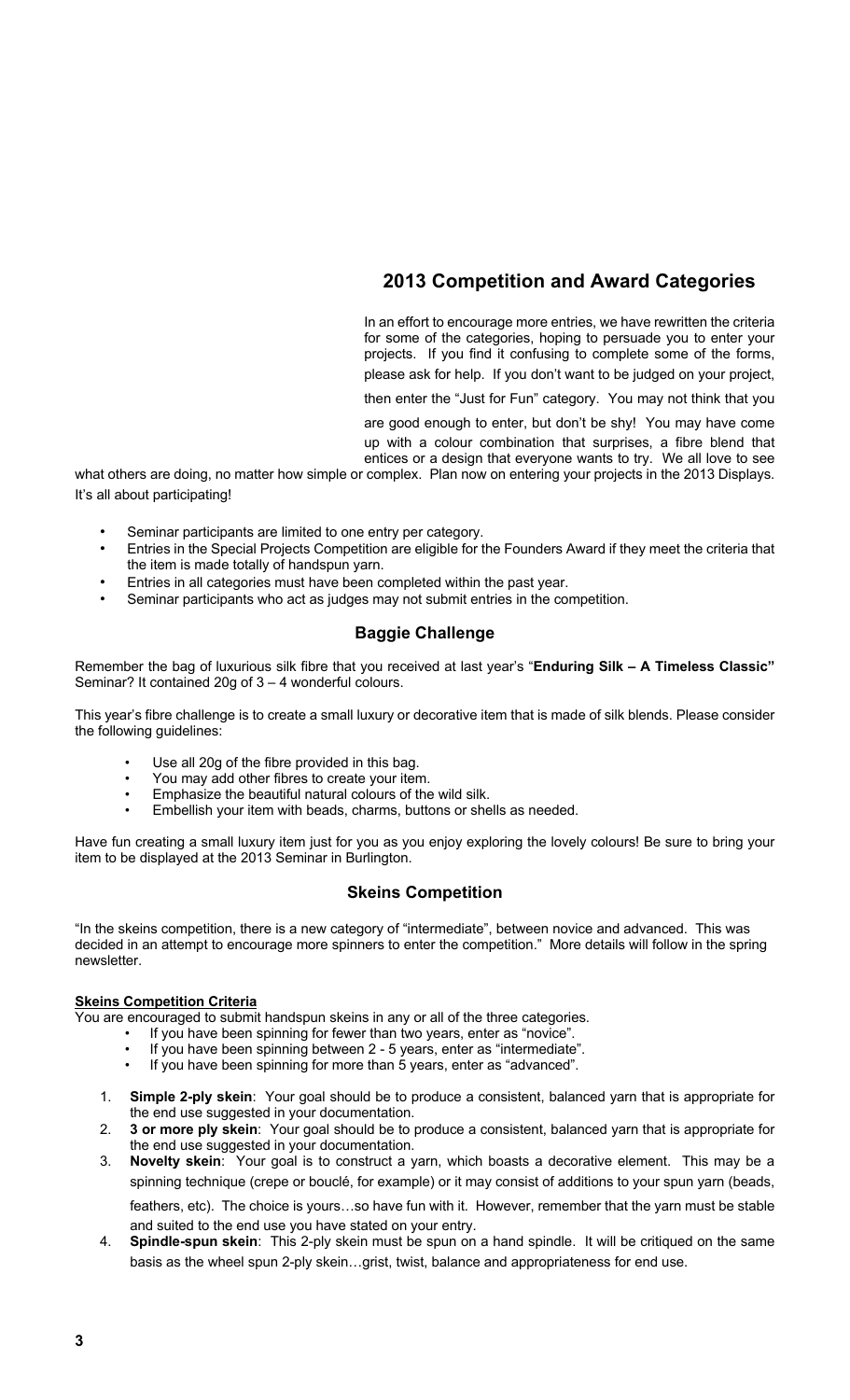## **Guidelines for Submitting a Skein and to be Eligible for Judging**

- All skeins must be a minimum of 20 meters and a maximum of 25 meters in length.
- 2. Skeins must be correctly tied in four places with figure eight ties made from fine cotton. Skeins must not be twisted. The beginning of the skein should be tied to the end of the skein.
- 3. All entries must be handspun (including binder threads for novelty yarn) and include the following in order to qualify for judging:
	- a. sample(s) of the fibre(s) used, before and after preparation. If using commercially prepared fibre, include a sample of the unspun fibre.
	- b. percentage of each fibre (if using more than one) in the skein
	- c. an explanation of how the fibre was prepared, including blending
	- d. full explanation of yarn construction techniques
	- e. a description of the intended end use for the yarn AND a description of why the yarn suits the end use.
	- f. 2"x2" swatch worked in the technique specified for the end product.

The entry form will be sent out with your registration information in the Spring Newsletter.

# **Special Projects Competition**

## **Special Projects Competition Criteria**

You are encouraged to submit an item based on techniques taught at last year's Seminar.

- If you have been spinning for fewer than two years, enter as "novice".
- If you have been spinning between 2 5 years, enter as "intermediate".
- If you have been spinning for more than 5 years, enter as "advanced".

Techniques and subjects from last year's Seminar include: Silken Bumps and Lustrous Lumps, Spinning Silk – An Introduction, Spinning Silk and Silk Blends for Rug Hooking, Shimmering Stitches, For the Love of Blends, Spinning Lovely Lace with Sumptuous Silk, From Cocoon to Loom – Weaving With Silk, an Overview of Spinning Silk on a Drop Spindle.

The categories are:

# **1. 100% Silk or Silk Blends**

**a. Wearable Items** 

Projects for this category may include, but are not limited to: Items for the head, neck, hands or feet; items that are worn over the shoulder or that lie on your lap; items for your pet.

**b. Non-Wearable Items** 

Projects for this category may include, but are not limited to: Items for carrying or for use around the house.

## **2. Open** – **Any Percentage of Any Fibre**

#### **a. Wearable Items**

Projects for this category may include, but are not limited to: Items for the head, neck, hands or feet; items that are worn over the shoulder or that lie on your lap; items for your pet.

**b. Non-Wearable Items** 

Projects for this category may include, but are not limited to: Items for carrying or for use around the house.

## **Guidelines for Special Projects and to be Eligible for Judging**

All entries must be 100% handspun, although felted items and items made with silk paper are included this year. You may use any appropriate construction technique. Please include the following in order to qualify for judging:

- 1. Sample of the fibre(s) used, before and after preparation. If using commercially prepared fibre, include a sample of the unspun fibre.
	- 2. An explanation of how the fibre was prepared, including blending
	- 3. A brief description of the spinning technique used
	- 4. Sample skein (about 5 metres in length) of the final yarn used in the project.
	- 5. Felted items and silk paper items will be judged on creativity and construction technique.

The entry form will be sent out with your registration information in the Spring Newsletter.

# "**Just for Fun**" **Submissions**

## **These creations will not be formally evaluated but are eligible for the Founders Award, WOW Award, the OHS Award and the HGA Award.**

If competitions are not for you but you wish to share your achievements with your peers, bring your skeins or projects along to display. There is only one criterion in this category - all "Just for Fun" submissions must be created since the last Seminar (Enduring Silk 2012) and may be made from any fibre.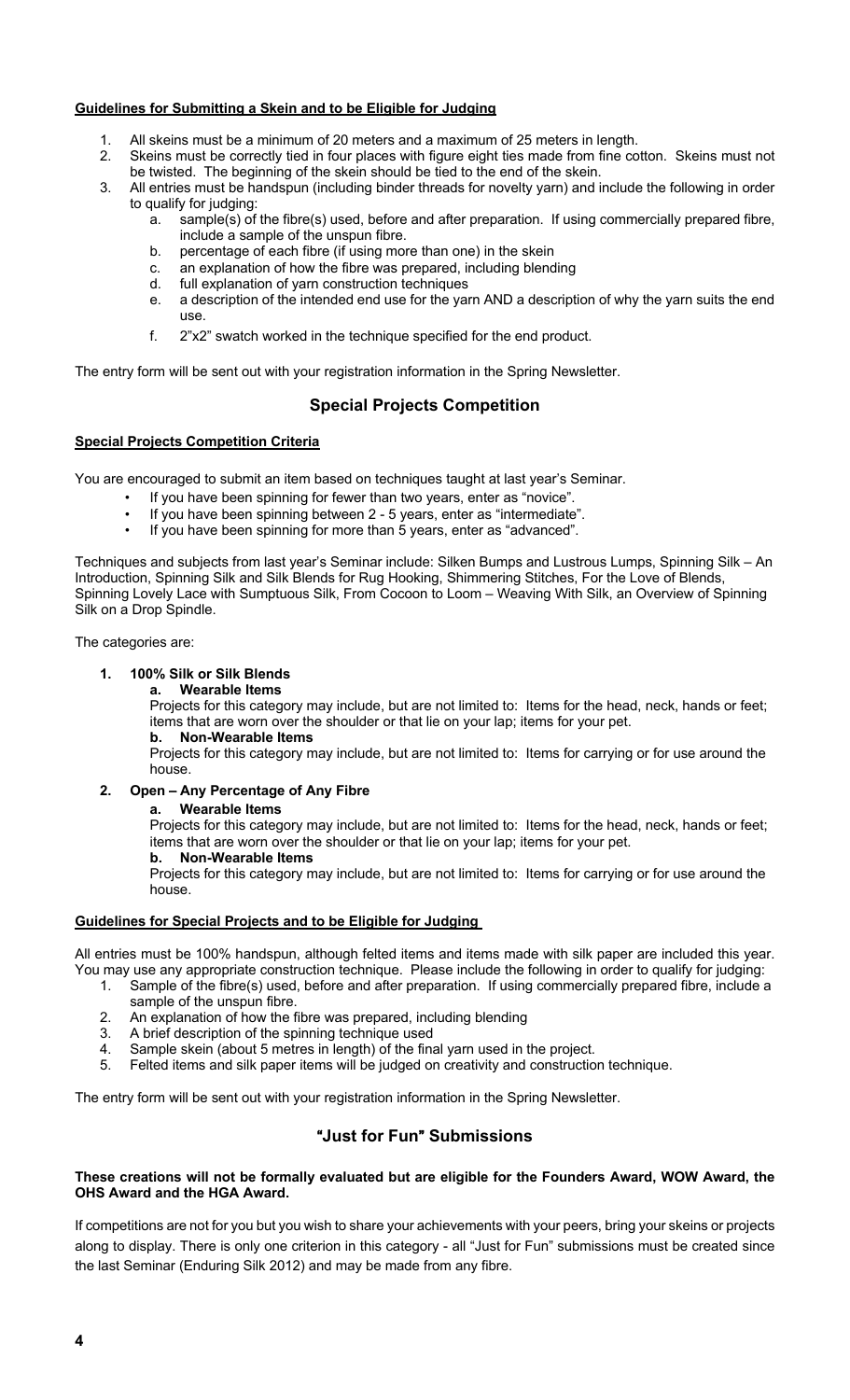## **Awards**

## **Any article submitted may be eligible if the appropriate guidelines are followed.**

### **Founders Award**

This award honours the founders of the Ontario Handspinning Seminar: Edna Blackburn, Ted Carson and Dorothy Kirk. The award of \$100 is presented to the person with the best article on display, made of 100% handspun yarn. The Seminar attendees, who cast ballots for their favourite, judge it.

## **Ontario Handweavers and Spinners Award**

This award of \$100 is presented by the Ontario Handweavers and Spinners. The award is given in recognition of the article on display that demonstrates "the best use of handspun yarn in a handwoven article". Judges are provided by the Ontario Handweavers and Spinners.

### **Handweavers**' **Guild of America**

This award of a gift certificate and handwoven ribbon is presented by the Handweavers' Guild of America in recognition of "a work of handweaving, spinning, dyeing or basket-making which embodies a unique interpretation,

demonstrates a fresh, individual approach and expresses personal creativity", as judged by an appointee of the Ontario Handspinning Seminar Board of Directors.

## **WOW!! Award**

This award of \$50.00 is judged by the Ontario Handspinning Seminar Display Coordinators. It is in recognition of an article that inspires the viewer to say "WOW"!! **All articles submitted for display are eligible.**

#### **Barb Patterson Award**

This award of \$25 honours Barb Patterson, one of the founding members of The Grand River Spinners and Weavers Guild. It is presented for the "Best Skein by a Novice Spinner"

This year we are pleased to announce two new awards:

- 1. This year the Ontario Handspinning Seminar is offering a **"Re-inspired Spinner Award"** for the spinner who has lost interest or confidence in their spinning. The purpose of the award is to allow the individual to further their education and re-inspire them by attending a workshop, class or course that is of interest to them. A cash value of \$250 will be awarded to the successful recipient. They must apply in writing, stating their educational goal and afterwards, must present results of their studies to the Ontario Handspinning Seminar attendees, either by a workshop, oral presentation or comprehensive visual display.
- 2. This year we are offering a **"New to the Seminar Award"** for two people who are first time attendees at the Seminar. Details to follow in the Spring newsletter

# **The Handspinner**'**s Research Scholarship**

The Ontario Handspinning Seminar Inc. has money available for an annual Scholarship that is to be used in the exploration and development of new techniques, equipment and/or related research of interest to handspinners and dyers. A specific plan of study must be included with the application. Recipients are required to share the results of the experience with the participants of an Ontario Handspinning Seminar within 3 years of receipt of the scholarship. **Everyone is encouraged to apply** – **there is still lot of time to meet the January 31st deadline.**

For more information on the requirements and submitting an application, visit our website at www.ontariohandspinningseminar.ca.

# **Fashion Show**

The Fashion Show will be held after the Banquet on Saturday night. If you would like to model your creation, have someone else model for you or be a model in the Fashion Show, a form will be available to fill out with the Registration Form accompanying the Spring Newsletter.

# **Spring Newsletter and Registration Form**

This Newsletter, as well as the Spring Newsletter and registration forms will be available on-line at the Ontario Handspinning Seminar website. Please pass this information along to your friends and tell them to visit www.ontariohandspinningseminar.ca. If you received this Newsletter, please be assured that your registration form will be mailed by regular Canada Post with the Spring Newsletter.

Be sure to follow the conversation at **www.ravelry.com/groups/ontario-handspinning-seminar-fans**.